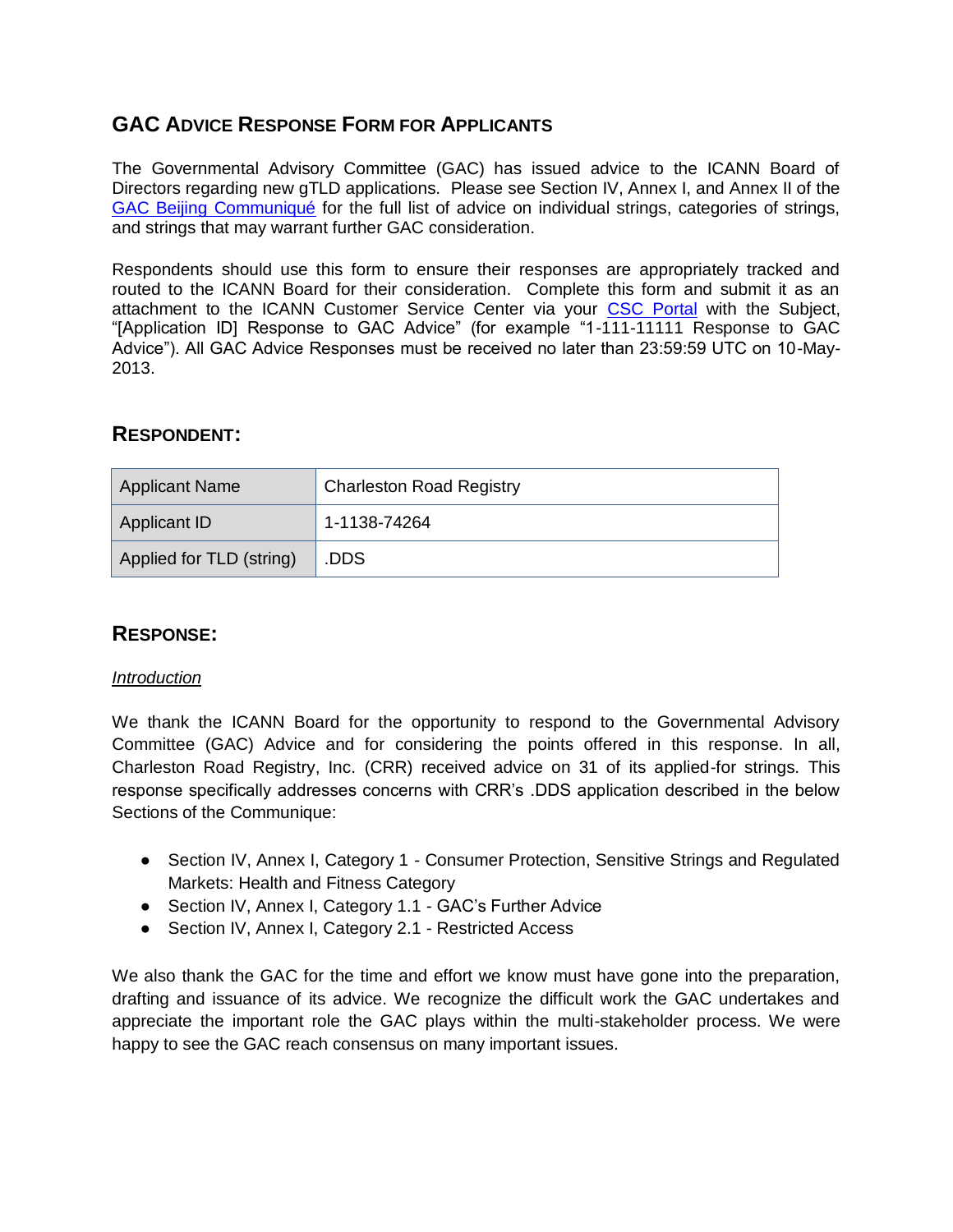CRR has always been and remains very committed to the security and stability of the domain name system as well as the success of the new generic top-level domain (gTLD) program and it is in that spirit that we submit the following response to the GAC Advice.

#### *CRR's Response to Category 1 GAC Safeguard Advice for .DDS*

CRR's underlying new gTLD business philosophy is that all of our registries operate in a way that is consistent with applicable laws. As stated in our application for .DDS, our mission is to help make information universally accessible and useful by extending the utility of the DNS while enhancing the performance, security, and stability of the Internet for users worldwide.

Category 1 safeguard advice suggests the following safeguards should apply to the .DDS string under the Corporate Identifiers category. It is our belief the safeguard advice the GAC has is already addressed in our application for .DDS. The following table outlines the GAC's safeguard advice and how our .DDS application addresses it.

| #              | <b>Safeguard Advice</b>                                                                                                                                                                            | <b>CRR Response</b>                                                                                                                                                                                                                                                                                                                                                                                                                                                                                                                                                                                                                         |
|----------------|----------------------------------------------------------------------------------------------------------------------------------------------------------------------------------------------------|---------------------------------------------------------------------------------------------------------------------------------------------------------------------------------------------------------------------------------------------------------------------------------------------------------------------------------------------------------------------------------------------------------------------------------------------------------------------------------------------------------------------------------------------------------------------------------------------------------------------------------------------|
| 1              | policy<br>Registry's acceptable<br>will<br>use<br>require registrants to comply with all<br>applicable laws.                                                                                       | CRR's response to question 28.3, Abuse<br>Policy Rights Reserved, of the Applicant<br>Guidebook explicitly states: "CRR reserves<br>the right to deny, cancel any domain<br>nameit deems necessaryto comply with<br>any applicable laws, government rules or<br>requirements, requests of law enforcement,<br>or any dispute resolution process".                                                                                                                                                                                                                                                                                           |
| $\overline{2}$ | Registry will require registrars to notify<br>registrants of the above requirement.                                                                                                                | CRR will include a provision in its Registry-<br>Registrar Agreement requiring all registrars to<br>notify registrants of this requirement.                                                                                                                                                                                                                                                                                                                                                                                                                                                                                                 |
| 3              | Registry<br>will<br>require<br>registrants<br>with<br>sensitive health and financial data to<br>implement appropriate security measures<br>as defined by applicable law and industry<br>standards. | CRR recognizes the importance of treating<br>health data in a manner that is sensitive,<br>provides for confidentiality, and is secure.<br>CRR has committed to operating the registry<br>significant safeguards to<br>with<br>protect<br>registrant data. We comply with applicable<br>privacy laws, and additionally work internally<br>and with regulators and industry partners to<br>develop and<br>implement strong<br>privacy<br>standards for all of our services. Although not<br>directly addressed in our application, will add<br>a provision to the registration agreement<br>requiring registrants with sensitive health data |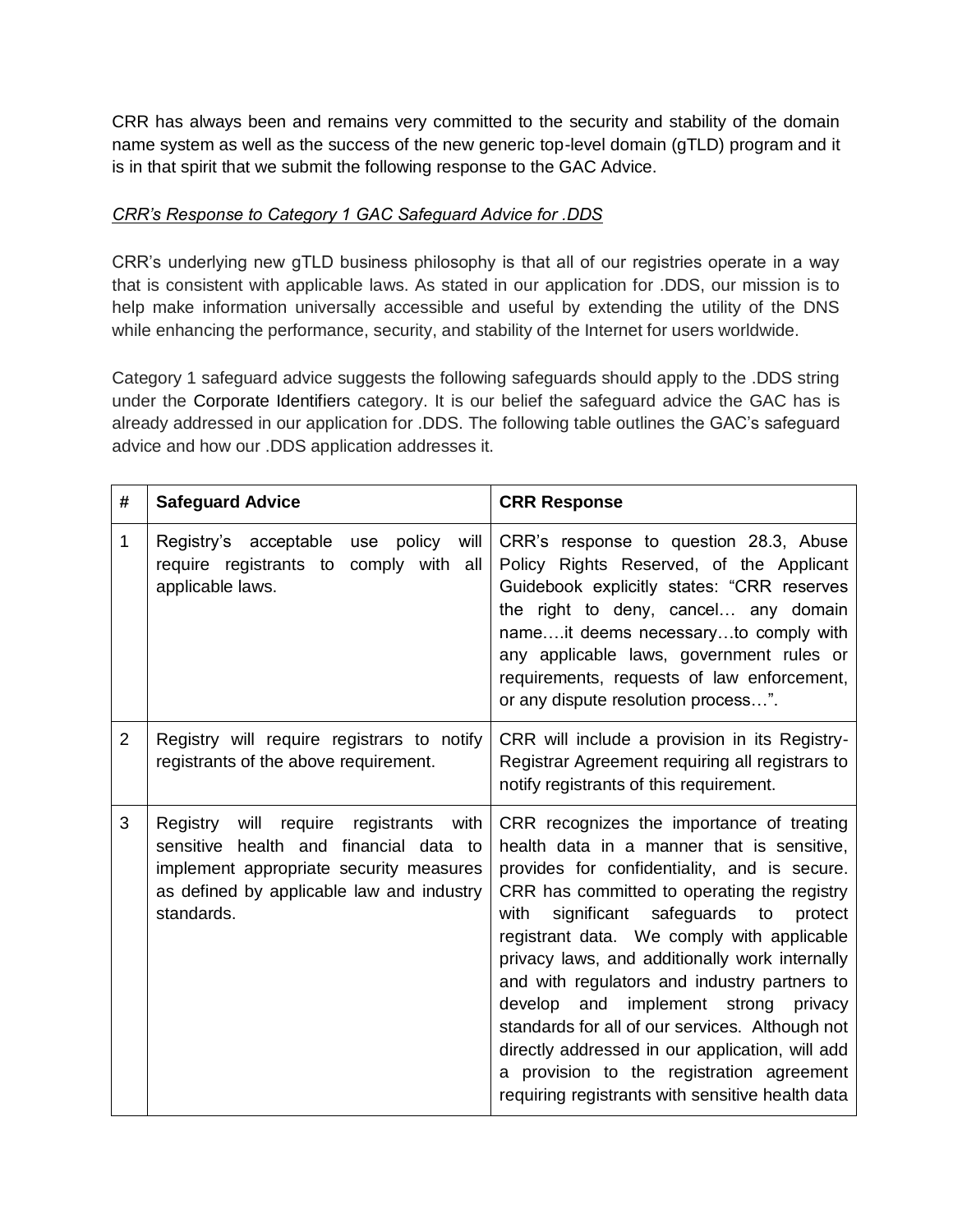|                |                                                                                                                                                                                                                   | to implement appropriate security measures<br>as defined by applicable law and industry<br>standards.                                                                                                                                                                                                                                                                                                                                                                                                                                                                                                                                                                                                                                                                                                                                                                                                                                                                                                                                                                                                                                                                                                                  |
|----------------|-------------------------------------------------------------------------------------------------------------------------------------------------------------------------------------------------------------------|------------------------------------------------------------------------------------------------------------------------------------------------------------------------------------------------------------------------------------------------------------------------------------------------------------------------------------------------------------------------------------------------------------------------------------------------------------------------------------------------------------------------------------------------------------------------------------------------------------------------------------------------------------------------------------------------------------------------------------------------------------------------------------------------------------------------------------------------------------------------------------------------------------------------------------------------------------------------------------------------------------------------------------------------------------------------------------------------------------------------------------------------------------------------------------------------------------------------|
| $\overline{4}$ | Registry<br>will<br>form<br>relationships<br>with<br>relevant<br>regulatory<br>or<br>self-regulatory<br>bodies to mitigate the risk of illegal activity.                                                          | We are planning to have verification policies<br>associated with this TLD. CRR will work with<br>relevant regulatory bodies to establish these<br>policies, and in some cases we expect to<br>continue to work with these bodies as a part<br>of the verification process.                                                                                                                                                                                                                                                                                                                                                                                                                                                                                                                                                                                                                                                                                                                                                                                                                                                                                                                                             |
| 5              | Registry will require registrants to provide<br>a current point of contact for the reporting<br>of registration abuse, and the contact<br>details for their industry regulatory or self-<br>regulatory authority. | During the registration process, registrants<br>already required to<br>provide<br>both<br>are<br>administrative and technical contacts, and<br>registrants have an ongoing obligation to<br>keep this information current. CRR intends to<br>treat the administrative contact as the point of<br>contact for reporting registration abuse.<br>Additionally, CRR has also taken steps to<br>mitigate issues arising from flawed registrant<br>contact details. CRR's response to question<br>28.8, Abuse Prevention, of the Applicant<br>"CRR<br>Guidebook explicitly<br>states:<br>will<br>authenticate<br>registrant<br>information<br>by<br>providing an email verification link sent to the<br>registrant to confirm its email address. In<br>addition, we will ensure an ongoing ability to<br>contact the registrant via email by confirming<br>the new email address as part of changes<br>affecting the contact information." ~and~<br>"CRR plans to regularly monitor registration<br>completeness,<br>data<br>for<br>accuracy<br>and<br>employing<br>authentication<br>methods,<br>and<br>establishing policies and<br>procedures<br>to<br>address domain names with inaccurate or<br>incomplete WHOIS data." |

## *CRR's Response to Category 1.1 GAC's Further Safeguard Advice for .DDS and Category 2.1 Safeguard Advice for .DDS*

Apart from the safeguards CRR has outlined above in order to address the GAC's specific safeguard advice for Category 1 strings, we also want to point out specific safeguards we have built into our application for the .DDS string.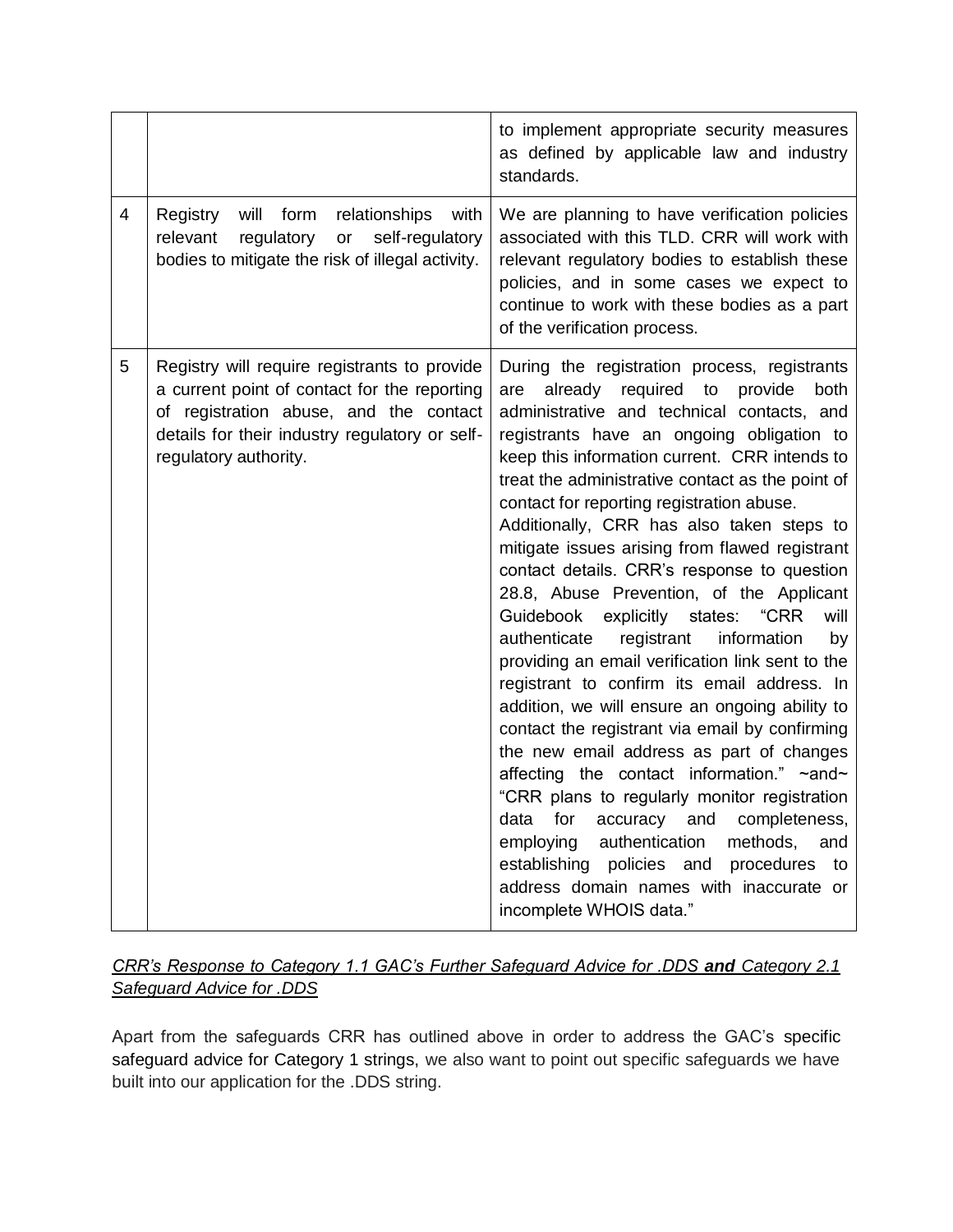CRR's application for .DDS is a "restricted access TLD model". Restricted access TLD model means we have committed to enhanced levels of protection and eligibility verification as part of the registration process for this TLD. Specifically:

- *Registration Process:* Registration criteria will be designed to protect the .DDS community.
- *Eligibility Verification Process:* At the time of registration, registrars will be required to verify that each potential registrant is in fact a member of the applied-for community in order to register a second-level domain in .DDS. Additionally, CRR reserves the right to adopt certain monitoring measures, including periodic audits, and the right to adopt enforcement measures, including a request that registrars facilitate a user reporting method to log complaints and⁄or potential instances of misuse within the gTLD.
- *Rights Protection Mechanisms:* As set forth below in our discussion of additional safeguards, CRR is committed to implementing strong and integrated intellectual property rights protection mechanisms which build upon ICANN's required policies while encouraging innovation, competition, and choice on the Internet.

### *Additional Safeguards Provided for All CRR Applications*

Finally, as part of our commitment to improving the Internet ecosystem through the new gTLD program, CRR seeks to mitigate the problem of abusive registrations and uses of domain names. We recognize that such abuses create security and stability issues for the registry, registrars, and registrants, as well as for users of the Internet in general. Accordingly, CRR will work hand-in-hand with our parent company, Google Inc., to provide a secure Internet space for all of our new gTLD registries, where harmful practices such as phishing, malware, spamming, pharming, and child pornography are not tolerated. Our robust abuse policy will ensure that CRR has the authority to suspend, cancel, or transfer domain names that violate such prohibitions.

In addition, we have worked with the community to develop additional intellectual property rights protection mechanisms that build upon ICANN's requirements, stipulated in the Applicant Guidebook, but still allow for ample competition and choice on the Internet. In addition to the carefully negotiated requirements mandated by ICANN, CRR has committed to double the length of the mandatory Sunrise Period from 30 days to 60 days and to extend the Trademark Claims Service indefinitely for all of our open registries. The recent expansion of the Claims Service that allows up to 50 previously abused strings per Trademark Clearinghouse submission to be included, coupled with our indefinite Claims Service significantly reduce rights holders' burdens by reducing monitoring costs and deterring potential cybersquatters. CRR's commitment to engage in pre-registration verification of potential domain name registrants should further serve to reduce fraudulent practices and to facilitate better communication between the parties to a dispute.